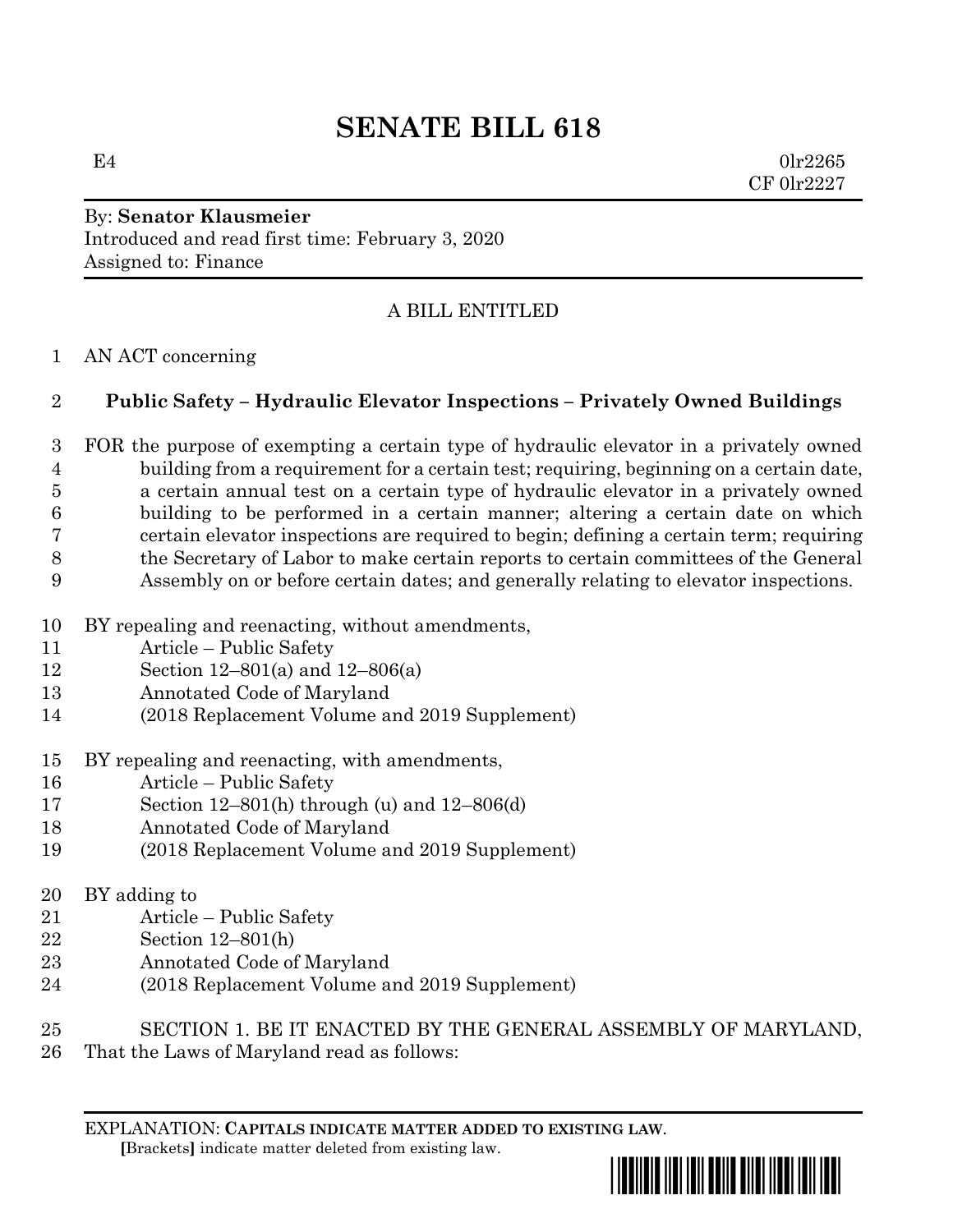|                            | $\sqrt{2}$<br><b>SENATE BILL 618</b>                                                                                                                                                                                                                                                                                                                                                             |
|----------------------------|--------------------------------------------------------------------------------------------------------------------------------------------------------------------------------------------------------------------------------------------------------------------------------------------------------------------------------------------------------------------------------------------------|
| $\mathbf{1}$               | <b>Article - Public Safety</b>                                                                                                                                                                                                                                                                                                                                                                   |
| $\overline{2}$             | $12 - 801.$                                                                                                                                                                                                                                                                                                                                                                                      |
| $\boldsymbol{3}$           | In this subtitle the following words have the meanings indicated.<br>(a)                                                                                                                                                                                                                                                                                                                         |
| $\overline{4}$<br>5        | "DIRECT-ACTING HYDRAULIC ELEVATOR" MEANS AN ELEVATOR IN<br>(H)<br>WHICH THE ENERGY IS APPLIED BY A DIRECT HYDRAULIC DRIVING MACHINE.                                                                                                                                                                                                                                                             |
| $\boldsymbol{6}$<br>7<br>8 | "Dumbwaiter" means a hoisting and lowering machine equipped with a<br>$[(h)]$ $(I)$<br>car of limited capacity and size that moves in guides in a substantially vertical direction<br>and is used exclusively for carrying material.                                                                                                                                                             |
| $9\,$<br>10<br>11          | "Elevator" means a hoisting and lowering machine equipped with a car<br>$(i)$ $(j)$<br>or platform that moves in guides in a substantially vertical direction and serves two or<br>more floors of a building or structure.                                                                                                                                                                       |
| 12<br>13<br>14             | "Elevator contractor" means a person who is engaged in the business of<br>[(j)](K)<br>erecting, constructing, wiring, altering, replacing, maintaining, repairing, dismantling, or<br>servicing elevator or accessibility lift units.                                                                                                                                                            |
| 15<br>16<br>17             | "Elevator mechanic" means a person who is engaged in erecting,<br>$\left[ \mathrm{(k)}\right]$ (L)<br>constructing, wiring, altering, replacing, maintaining, repairing, dismantling, or servicing<br>elevator or accessibility lift units.                                                                                                                                                      |
| 18<br>19<br>20<br>21       | "Elevator refinisher" means a person who is engaged in the refinishing<br>$\lceil$ (1) $\lceil$ (M)<br>of existing metal and wood elements in elevator cabs, including the stripping of old lacquer<br>on wood and bronze items, staining wood to match existing finishes, cleaning, polishing,<br>oxidizing, painting, lacquering, and the removing of scratches to maintain existing finishes. |
| 22<br>23                   | "Elevator renovator contractor" means a person who is engaged in the<br>$\lceil$ (m) $\rceil$ (N)<br>business of performing work:                                                                                                                                                                                                                                                                |
| 24<br>25                   | on the interior of an elevator involving the removal or installation of<br>(1)<br>the nonstructural surface of the elevator's wall, ceiling, floor, rail, or handle; and                                                                                                                                                                                                                         |
| 26                         | (2)<br>that does not affect the elevator's moving operation.                                                                                                                                                                                                                                                                                                                                     |
| 27                         | $\left[\text{(n)}\right]$ (0)<br>"Elevator renovator mechanic" means a person who performs work:                                                                                                                                                                                                                                                                                                 |
| 28<br>29                   | on the interior of an elevator involving the removal or installation of<br>(1)<br>the nonstructural surface of the elevator's wall, ceiling, floor, rail, or handle; and                                                                                                                                                                                                                         |
| 30                         | (2)<br>that does not affect the elevator's moving operation.                                                                                                                                                                                                                                                                                                                                     |
| 31                         | $[0(0)]$ $(P)$<br>"Elevator unit" includes a cliffside elevator, an elevator, an escalator, a                                                                                                                                                                                                                                                                                                    |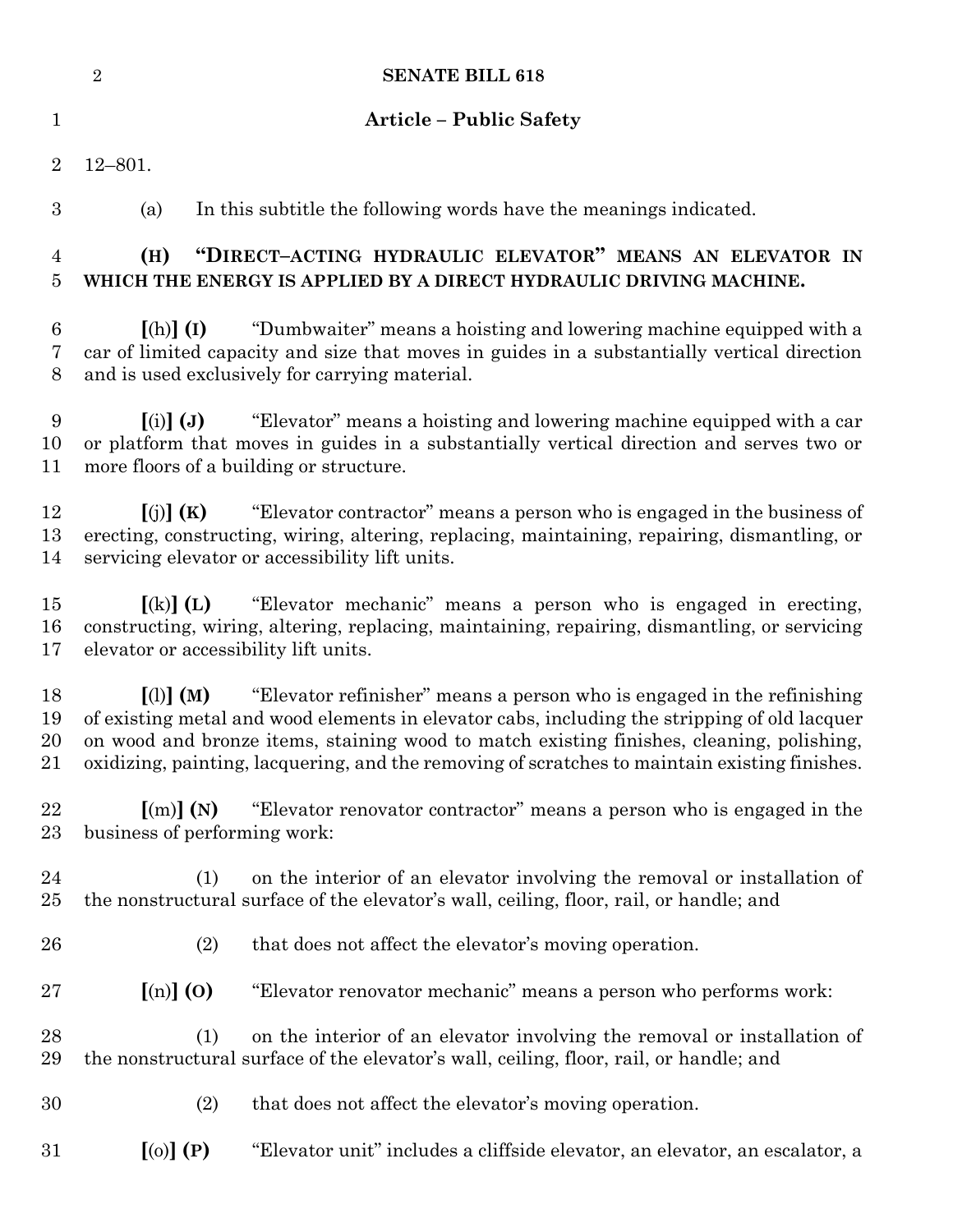dumbwaiter, and a moving walk.

 **[**(p)**] (Q)** "Escalator" means a power driven, inclined, continuous stairway used for raising and lowering passengers.

| $\overline{4}$ |     | $\left[\text{(q)}\right]$ (R) "License" includes: |
|----------------|-----|---------------------------------------------------|
| 5              | (1) | an accessibility lift mechanic license;           |
| 6              | (2) | an elevator contractor license;                   |
| 7              | (3) | an elevator mechanic license;                     |
| 8              | (4) | an elevator renovator contractor license; and     |
| 9              | (5) | an elevator renovator mechanic license.           |

 **[**(r)**] (S)** "Moving walk" means a type of passenger–carrying device on which passengers stand or walk and in which the passenger–carrying surface remains parallel to its direction of motion and is uninterrupted.

 **[**(s)**] (T)** "Safety Code" means the American National Standard/American Society of Mechanical Engineers Safety Code for Elevators, Dumbwaiters, Escalators, and Moving Walks, known as ANSI A17.1–1971, and all subsequent amendments and revisions to it, as adopted by the Commissioner.

**[**(t)**] (U)** "Secretary" means the Secretary of Labor.

**[**(u)**] (V)** "Third–party qualified elevator inspector" means an inspector who:

 (1) meets the qualifications, insurance requirements, and procedures established by the Commissioner; and

 (2) is certified by a nationally recognized safety organization accredited by the National Commission for Certifying Agencies or the American National Standards Institute that ensures that:

 (i) the certification requires testing and grading consistent with industry recognized criteria and any related consensus standards; and

(ii) any renewal of certification requires continuing education.

12–806.

 (a) Except as otherwise provided in this section, each elevator unit shall be inspected, tested, and maintained in a safe operating condition in accordance with: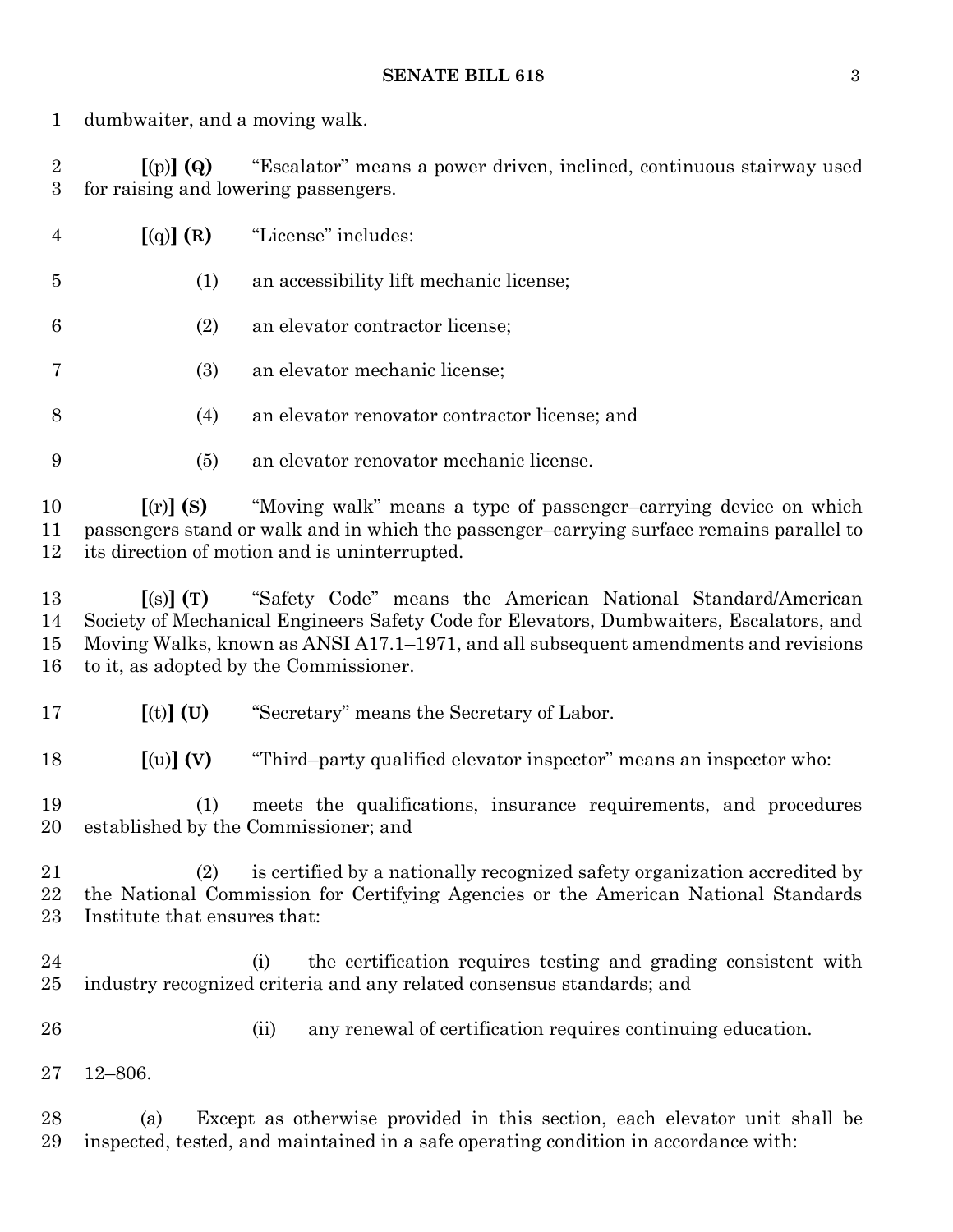**SENATE BILL 618**

- (1) the Safety Code; and (2) any other regulations adopted by the Commissioner. (d) (1) A test on an elevator unit performed in connection with an inspection required by this subtitle, the Safety Code, or a regulation adopted by the Commissioner shall be performed by a licensed elevator mechanic. (2) A third–party qualified elevator inspector required to witness a test performed on an elevator unit in accordance with this subtitle, the Safety Code, or a regulation adopted by the Commissioner shall be physically present during the entire test to witness that the test was performed correctly and to verify the proper recording of the test result. (3) A State inspector shall oversee all third–party qualified elevator inspectors and retains authority over final acceptance of new construction, modernization, and service upgrade turnovers of elevators. (4) Subject to subsection (g) of this section, a test requiring the presence of a third–party qualified elevator inspector shall be conducted in accordance with the following: (i) beginning October 1, 2018, a 5–year test on an elevator of a privately owned building that requires an inspector to witness the test shall be performed by a licensed elevator mechanic in the physical presence of a third–party qualified elevator inspector; (ii) beginning October 1, 2019, a test on an elevator of a publicly owned building that requires an inspector to witness the test shall be performed by a licensed elevator mechanic in the physical presence of a third–party qualified elevator inspector; **[**and**]** (iii) beginning October 1, **[**2020**] 2021**, an annual test on an elevator**, EXCEPT FOR A DIRECT–ACTING HYDRAULIC ELEVATOR,** of a privately owned building that requires an inspector to witness the test shall be performed by a licensed elevator mechanic in the physical presence of a third–party qualified elevator inspector**; AND (IV) BEGINNING OCTOBER 1, 2022, AN ANNUAL TEST ON A DIRECT–ACTING HYDRAULIC ELEVATOR OF A PRIVATELY OWNED BUILDING THAT REQUIRES AN ELEVATOR INSPECTOR TO WITNESS THE TEST SHALL BE PERFORMED BY A LICENSED ELEVATOR MECHANIC IN THE PHYSICAL PRESENCE OF A**
- **THIRD–PARTY QUALIFIED ELEVATOR INSPECTOR**.
- SECTION 2. AND BE IT FURTHER ENACTED, That, on or before January 1, 2021, and on or before January 1, 2022, the Secretary of Labor shall report to the Senate Finance